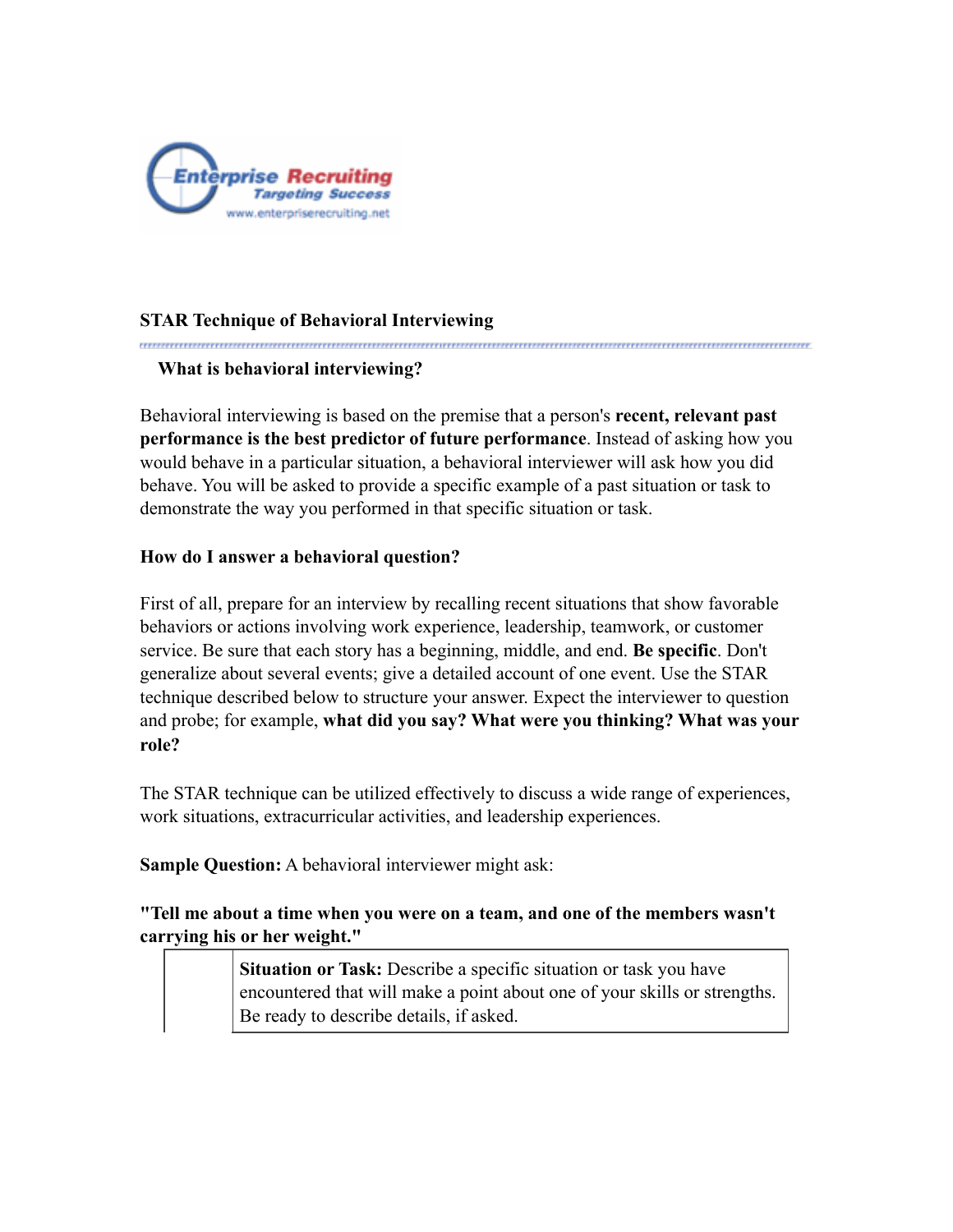| S | Example: I was assigned to on a team to create an employee orientation |
|---|------------------------------------------------------------------------|
|   | program at a local company for my Organizational Behavior class. One   |
|   | of our team members wasn't showing up for our meetings, despite        |
|   | constant reminders of their importance. His behavior was affecting the |
|   | performance and morale of the entire group.                            |

**Action:** Describe the specific action you took to remedy the task or situation.

*Example: I decided to meet with the student in private, and explained the frustration of the rest of the team, and asked him if there was anything I could do to help. He told me that he was preoccupied with another class that he wasn't passing, so I found someone to help him with the other course.*

**R Result:** Explain the result of your action. Make sure that the outcome reflects positively on you (even if the result itself was not favorable). *Example: After I found someone to help the student with his other course, he was not only able to spend more time on our project, but he was also grateful to me for helping him out. We finished our project on time, and got a "B" on it.*

**Sample Question:** A behavioral interviewer might ask:

**A**

**"Tell me about a difficulty you have faced at work and what steps you took to overcome it."**

| S | Situation or Task: Describe a specific situation or task you have<br>encountered that will make a point about one of your skills or strengths.<br>Be ready to describe details, if asked. |
|---|-------------------------------------------------------------------------------------------------------------------------------------------------------------------------------------------|
| T | Example: Advertising revenue was falling off for my college newspaper,<br>the Stetson Reporter, and large numbers of long-term advertisers were<br>not renewing contracts.                |

**Action:** Describe the specific action you took to remedy the task or situation.